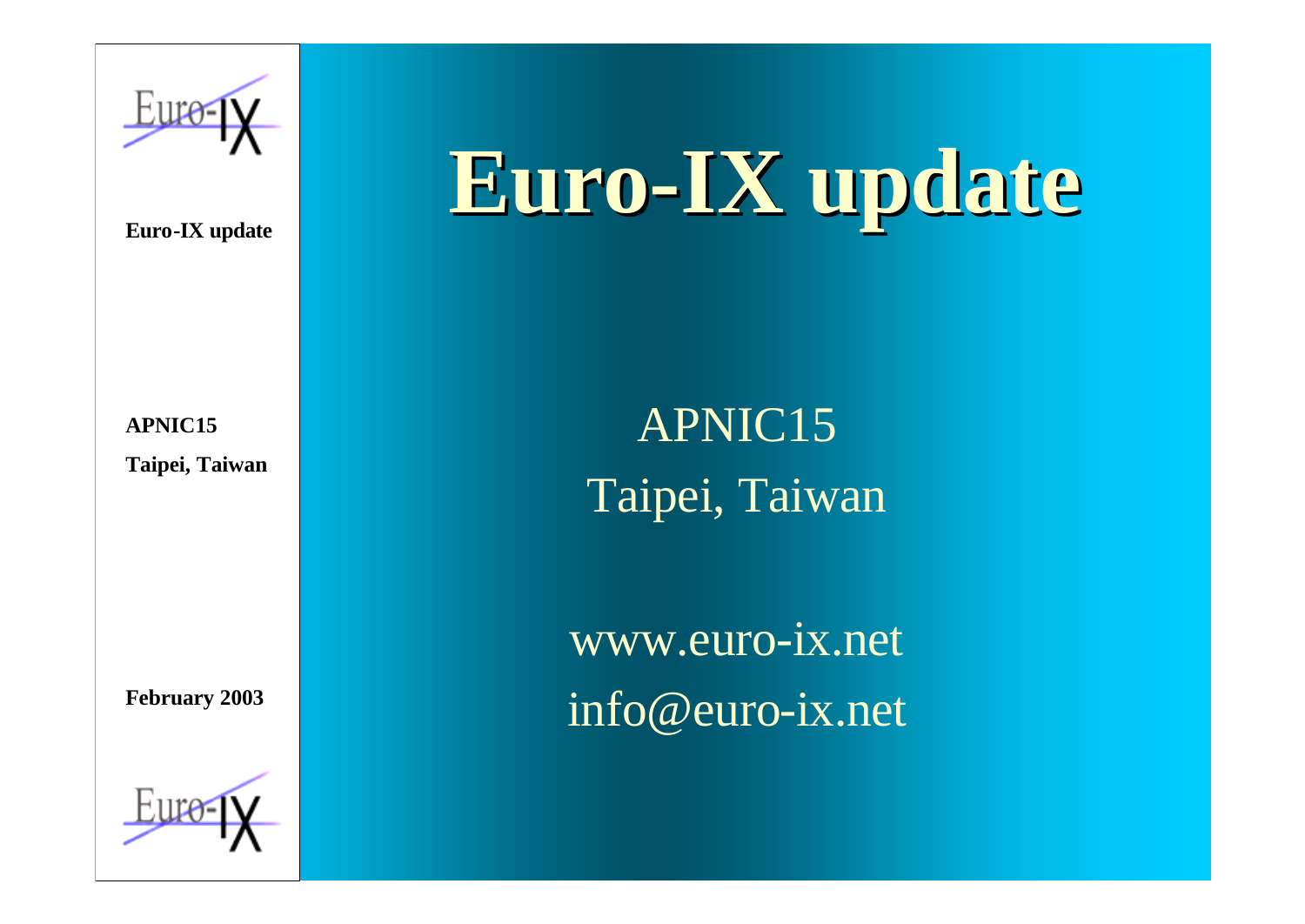### What is Euro-IX?

• European Internet Exchange Association

**APNIC15 Taipei, Taiwan**

• Formed in May 2001

**February 2003**



• The association's aim is to further develop, strengthen and improve the Internet Exchange Point (IXP) community throughout Europe.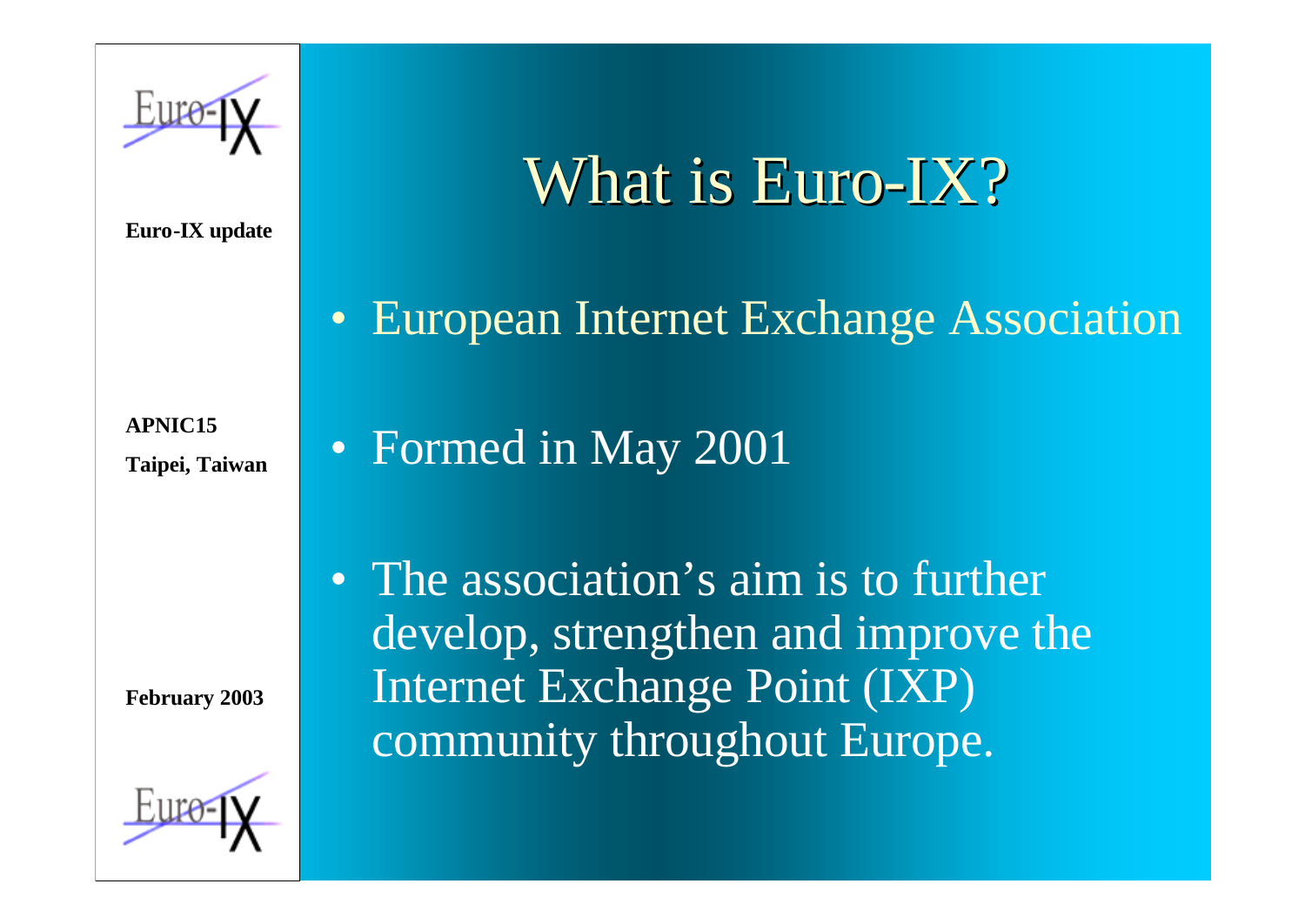## Membership

• Currently 24 member IXPs

**APNIC15 Taipei, Taiwan**

• Latest members since RIPE43:

**Torino Piemonte Exchange Point (TOPIX) Italy**

**London Internet Providers Exchange (LIPEX) UK**

**February 2003**



**Neutral Internet eXchange of the Czech Republic (NIX-CZ) Prague**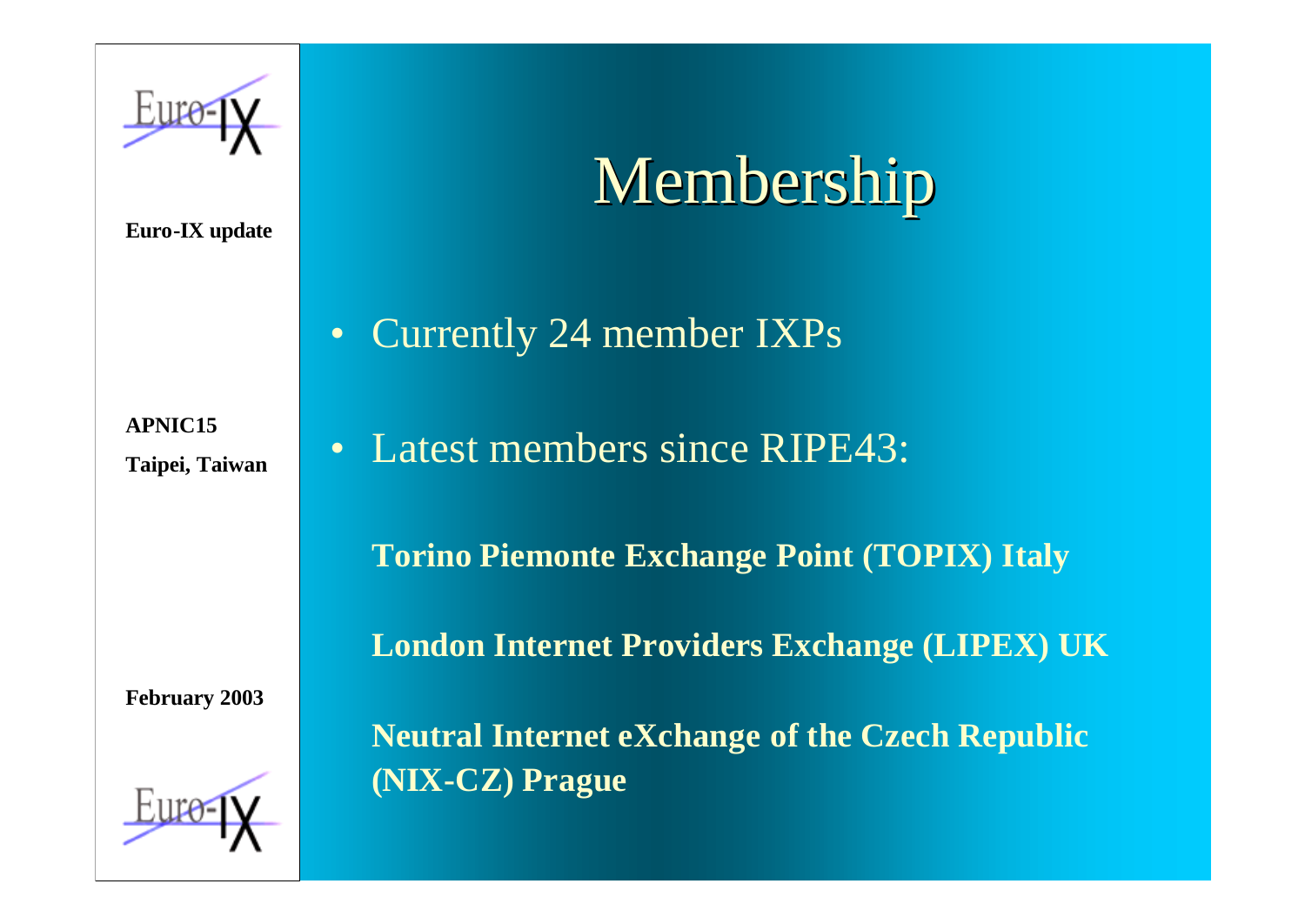**APNIC15 Taipei, Taiwan**

**February 2003**



Web site www.euro-ix.net

- Now had approximately 115,000 hits since going online, most originating from Europe.
- The Euro-IX database now lists over 1100 IXP connected customers.
- Members only pages : Switch database has now been implemented & work on the Regulatory Issues repository is currently in progress.

### http://www.euro-ix.net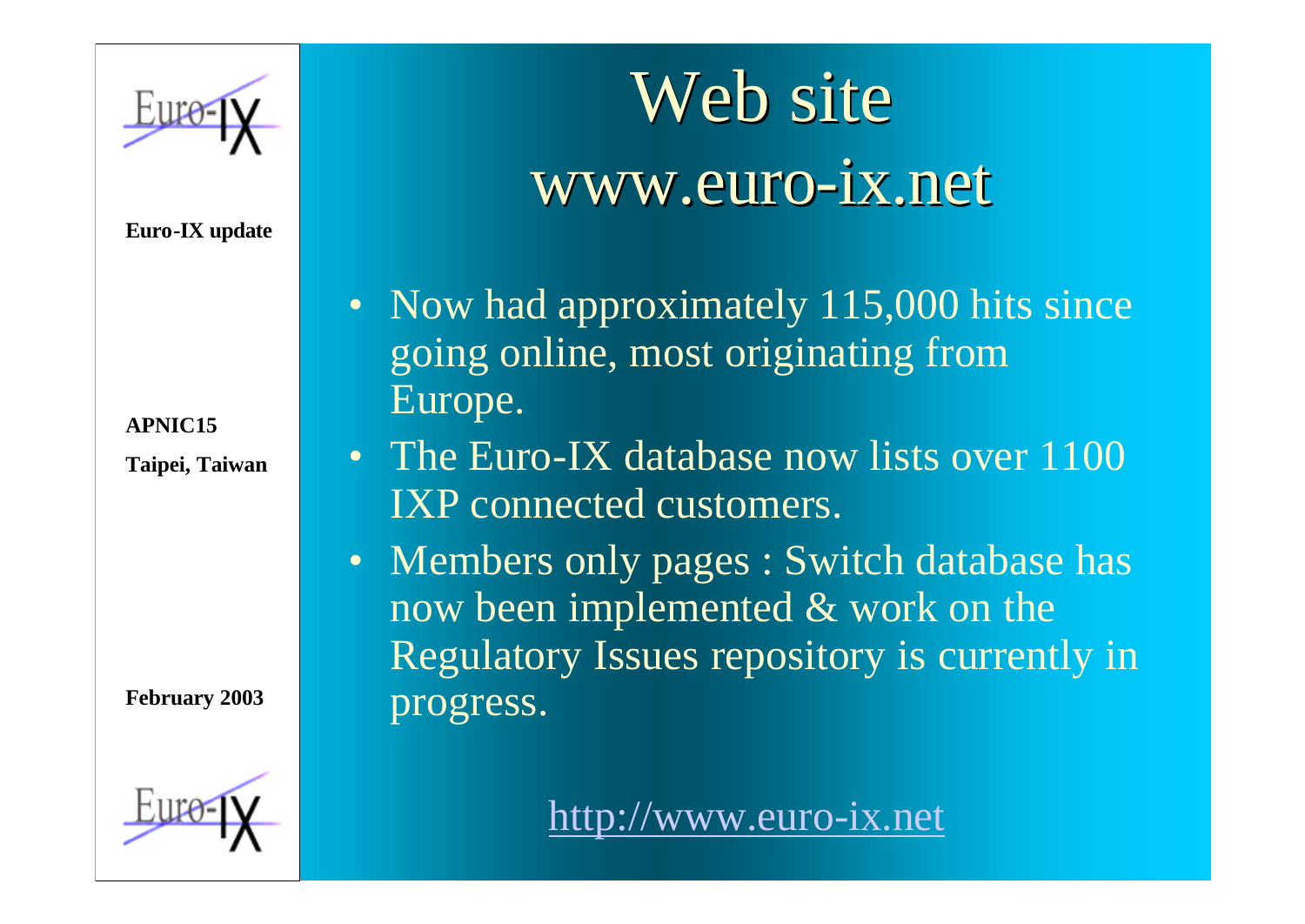

**APNIC15 Taipei, Taiwan**

• IXP Member application procedures

Euro-IX Projects

**February 2003**



• IXP Network Security

• **IXP Network monitoring**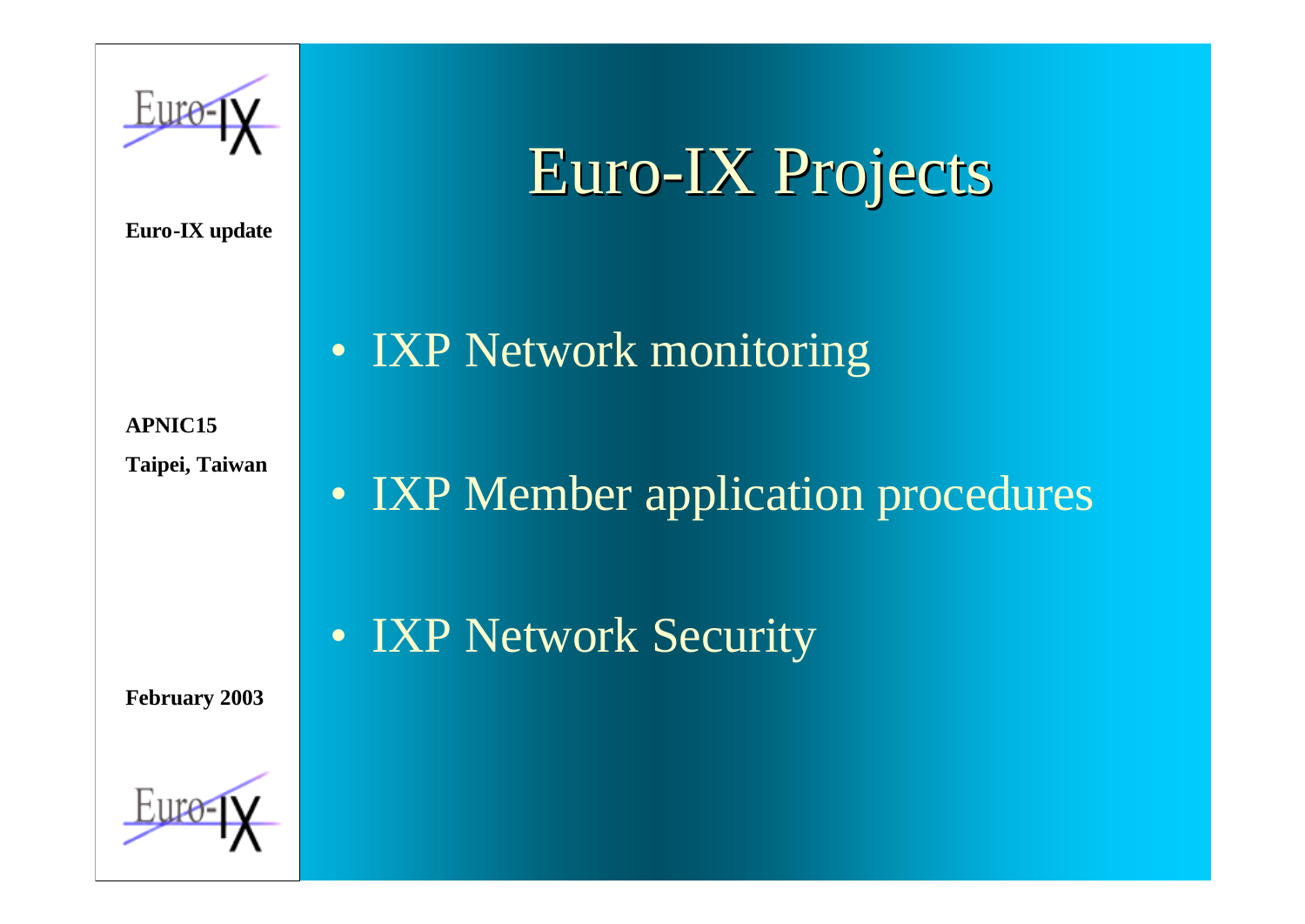

#### $2<sub>nd</sub>$ **Euro-IX Forum**

• Designed to bring together all Euro-IX member IXPs

**APNIC15 Taipei, Taiwan**

- 1<sup>st</sup> Euro-IX Forum in Barcelona last year was a great success.
- Currently preparing the 2<sup>nd</sup> Euro-IX Forum.

**February 2003**



• All Euro-IX members will be contacted shortly.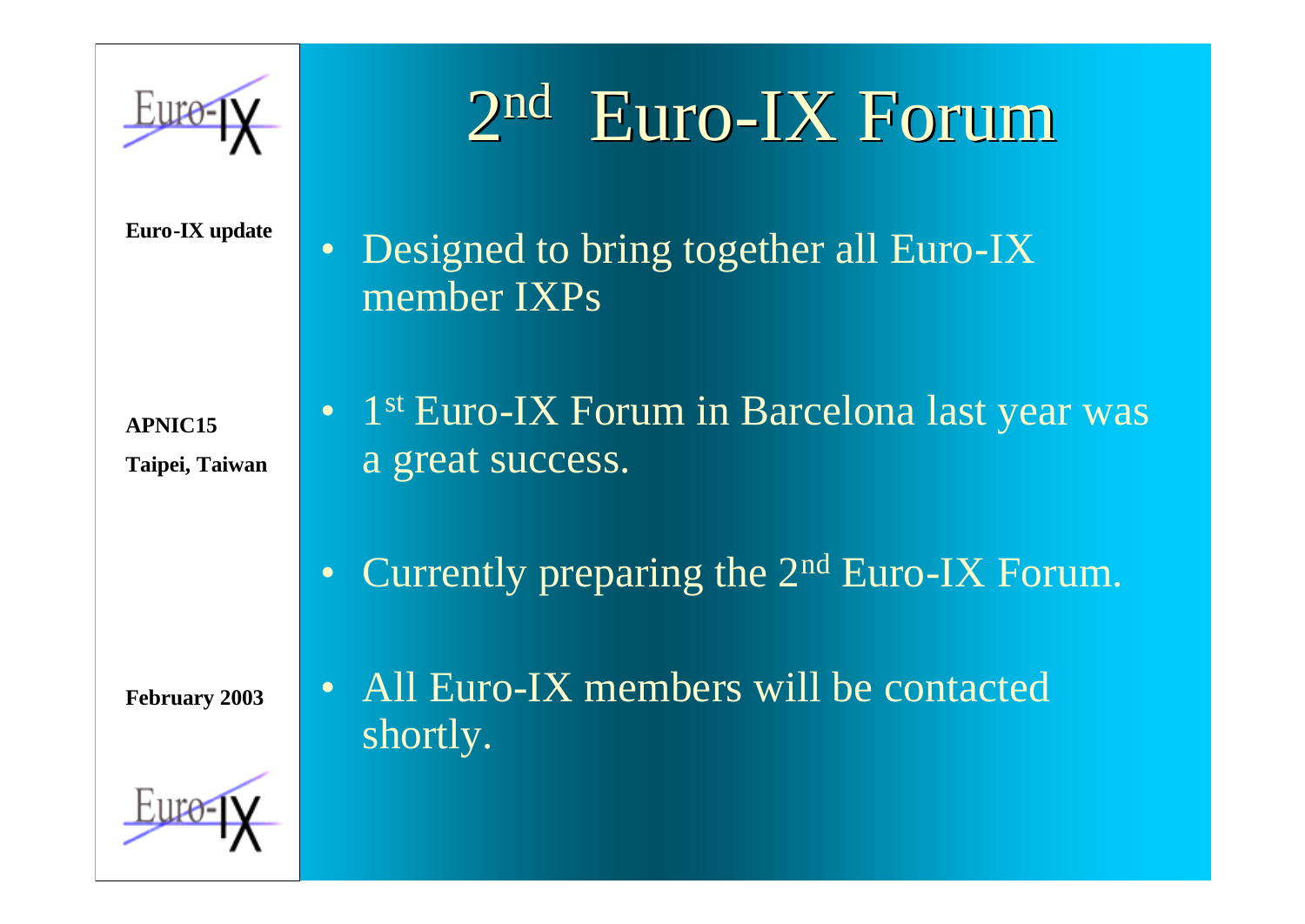

**APNIC15 Taipei, Taiwan**

**February 2003**



## Next General Meeting

• The 4th Euro-IX General Meeting will be held in conjunction with the 2nd Euro-IX Forum

• All members will be contacted with further details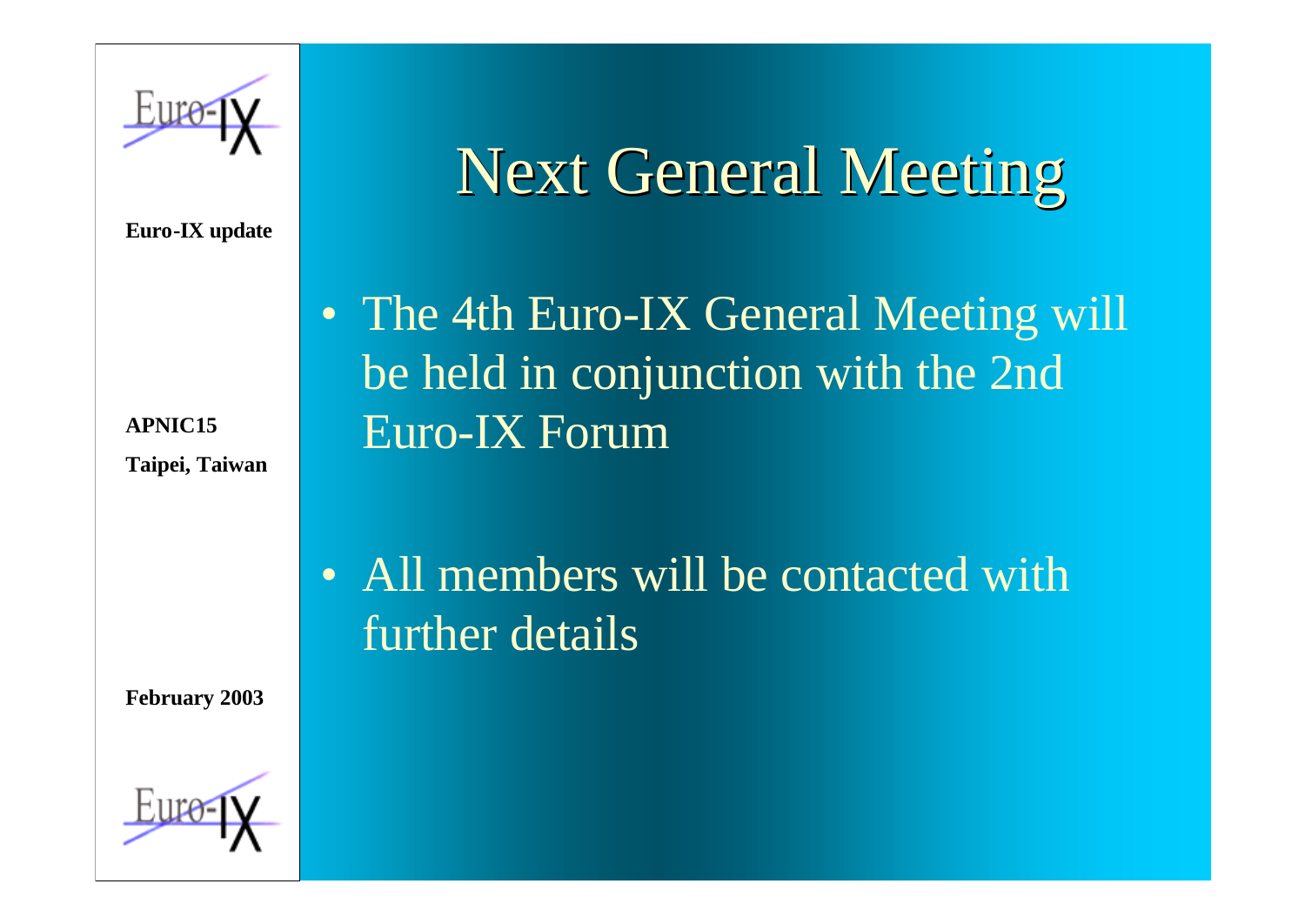

# Questions

#### **APNIC15 Taipei, Taiwan**

**February 2003**



? ? ?